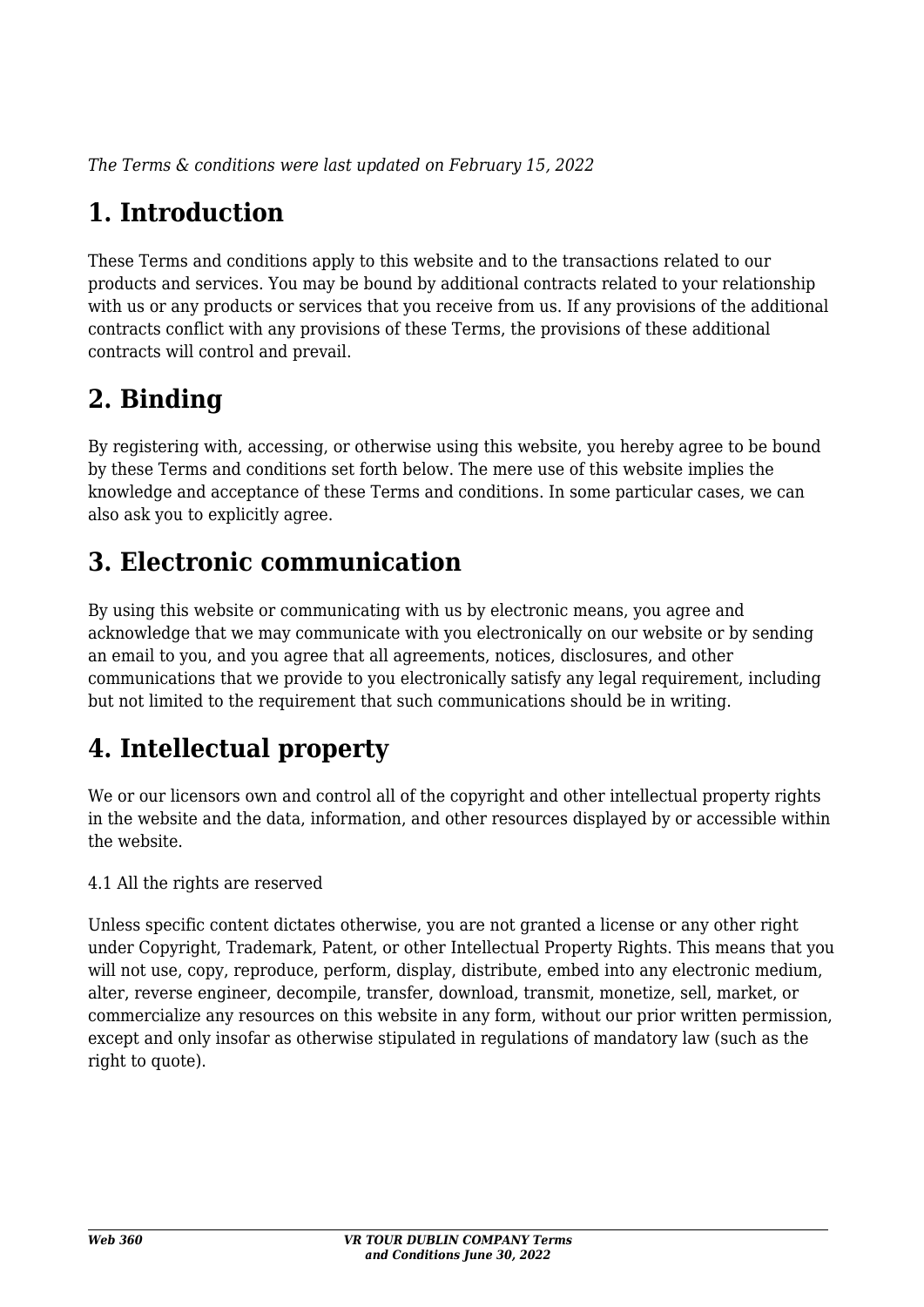## **5. Newsletter**

Notwithstanding the foregoing, you may forward our newsletter in the electronic form to others who may be interested in visiting our website.

# **6. Third-party property**

Our website may include hyperlinks or other references to other party's websites. We do not monitor or review the content of other party's websites which are linked to from this website. Products or services offered by other websites shall be subject to the applicable Terms and Conditions of those third parties. Opinions expressed or material appearing on those websites are not necessarily shared or endorsed by us.

We will not be responsible for any privacy practices or content of these sites. You bear all risks associated with the use of these websites and any related third-party services. We will not accept any responsibility for any loss or damage in whatever manner, however caused, resulting from your disclosure to third parties of personal information.

### **7. Responsible use**

By visiting our website, you agree to use it only for the purposes intended and as permitted by these Terms, any additional contracts with us, and applicable laws, regulations, and generally accepted online practices and industry guidelines. You must not use our website or services to use, publish or distribute any material which consists of (or is linked to) malicious computer software; use data collected from our website for any direct marketing activity, or conduct any systematic or automated data collection activities on or in relation to our website.

Engaging in any activity that causes, or may cause, damage to the website or that interferes with the performance, availability, or accessibility of the website is strictly prohibited.

## **8. Idea submission**

Do not submit any ideas, inventions, works of authorship, or other information that can be considered your own intellectual property that you would like to present to us unless we have first signed an agreement regarding the intellectual property or a non-disclosure agreement. If you disclose it to us absent such written agreement, you grant to us a worldwide, irrevocable, non-exclusive, royalty-free license to use, reproduce, store, adapt, publish, translate and distribute your content in any existing or future media.

## **9. Termination of use**

We may, in our sole discretion, at any time modify or discontinue access to, temporarily or permanently, the website or any Service thereon. You agree that we will not be liable to you or any third party for any such modification, suspension or discontinuance of your access to, or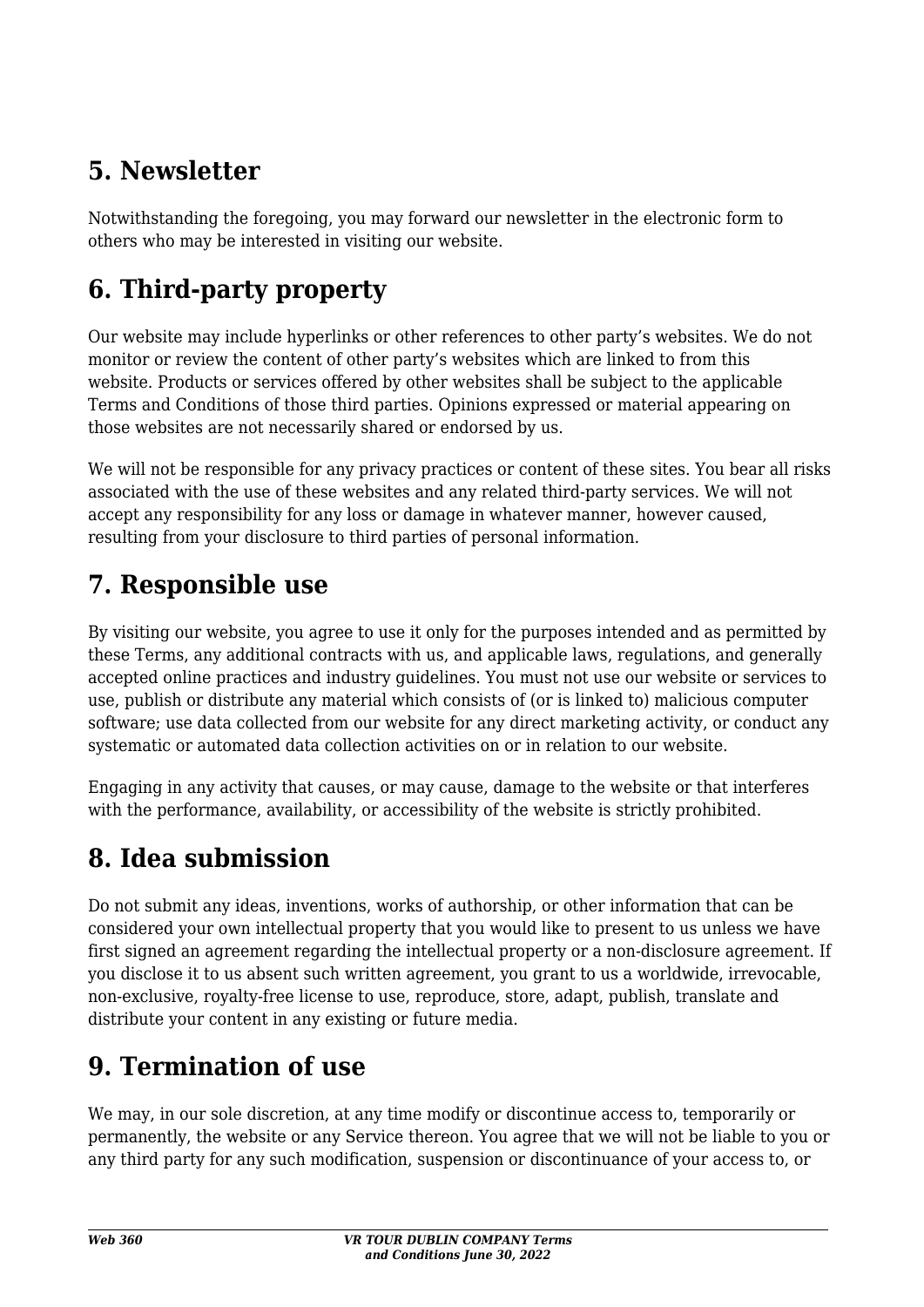use of, the website or any content that you may have shared on the website. You will not be entitled to any compensation or other payment, even if certain features, settings, and/or any Content you have contributed or have come to rely on, are permanently lost. You must not circumvent or bypass, or attempt to circumvent or bypass, any access restriction measures on our website.

## **10. Warranties and liability**

Nothing in this section will limit or exclude any warranty implied by law that it would be unlawful to limit or to exclude. This website and all content on the website are provided on an "as is" and "as available" basis and may include inaccuracies or typographical errors. We expressly disclaim all warranties of any kind, whether express or implied, as to the availability, accuracy, or completeness of the Content. We make no warranty that:

- this website or our content will meet your requirements;
- this website will be available on an uninterrupted, timely, secure, or error-free basis.

Nothing on this website constitutes or is meant to constitute, legal, financial or medical advice of any kind. If you require advice you should consult an appropriate professional.

The following provisions of this section will apply to the maximum extent permitted by applicable law and will not limit or exclude our liability in respect of any matter which it would be unlawful or illegal for us to limit or to exclude our liability. In no event will we be liable for any direct or indirect damages (including any damages for loss of profits or revenue, loss or corruption of data, software or database, or loss of or harm to property or data) incurred by you or any third party, arising from your access to, or use of, our website.

Except to the extent any additional contract expressly states otherwise, our maximum liability to you for all damages arising out of or related to the website or any products and services marketed or sold through the website, regardless of the form of legal action that imposes liability (whether in contract, equity, negligence, intended conduct, tort or otherwise) will be limited to the total price that you paid to us to purchase such products or services or use the website. Such limit will apply in the aggregate to all of your claims, actions and causes of action of every kind and nature.

## **11. Privacy**

To access our website and/or services, you may be required to provide certain information about yourself as part of the registration process. You agree that any information you provide will always be accurate, correct, and up to date.

We have developed a policy to address any privacy concerns you may have. For more information, please see our **Privacy Statement** and our **[Cookie Policy](https://web360.store/cookie-policy-eu/)**.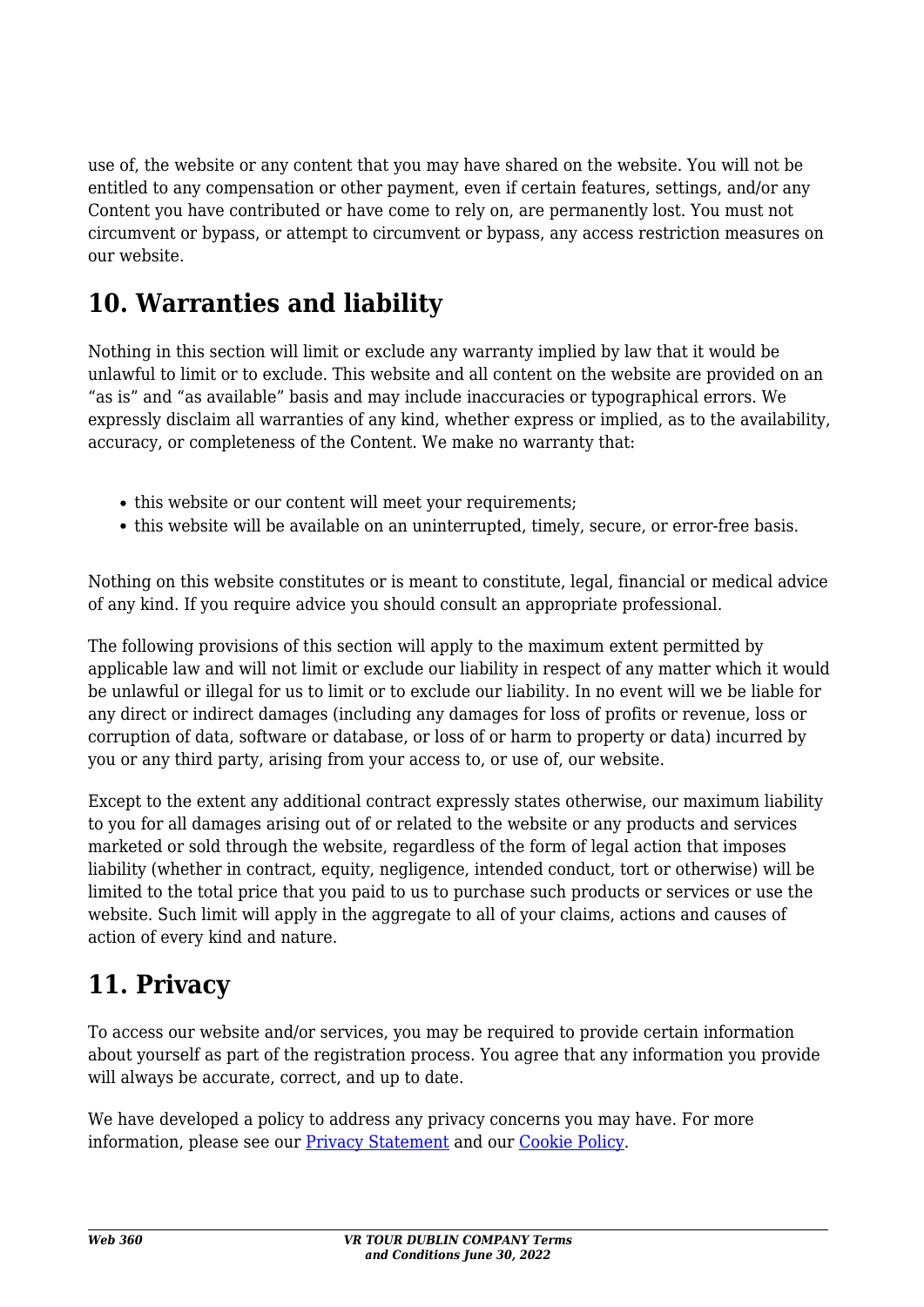## **12. Accessibility**

We are committed to making the content we provide accessible to individuals with disabilities. If you have a disability and are unable to access any portion of our website due to your disability, we ask you to give us a notice including a detailed description of the issue you encountered. If the issue is readily identifiable and resolvable in accordance with industrystandard information technology tools and techniques we will promptly resolve it.

### **13. Export restrictions / Legal compliance**

Access to the website from territories or countries where the Content or purchase of the products or Services sold on the website is illegal is prohibited. You may not use this website in violation of export laws and regulations of Ireland.

## **14. Assignment**

You may not assign, transfer or sub-contract any of your rights and/or obligations under these Terms and conditions, in whole or in part, to any third party without our prior written consent. Any purported assignment in violation of this Section will be null and void.

### **15. Breaches of these Terms and conditions**

Without prejudice to our other rights under these Terms and Conditions, if you breach these Terms and Conditions in any way, we may take such action as we deem appropriate to deal with the breach, including temporarily or permanently suspending your access to the website, contacting your internet service provider to request that they block your access to the website, and/or commence legal action against you.

## **16. Indemnification**

You agree to indemnify, defend and hold us harmless, from and against any and all claims, liabilities, damages, losses and expenses, relating to your violation of these Terms and conditions, and applicable laws, including intellectual property rights and privacy rights. You will promptly reimburse us for our damages, losses, costs and expenses relating to or arising out of such claims.

#### **17. Waiver**

Failure to enforce any of the provisions set out in these Terms and Conditions and any Agreement, or failure to exercise any option to terminate, shall not be construed as waiver of such provisions and shall not affect the validity of these Terms and Conditions or of any Agreement or any part thereof, or the right thereafter to enforce each and every provision.